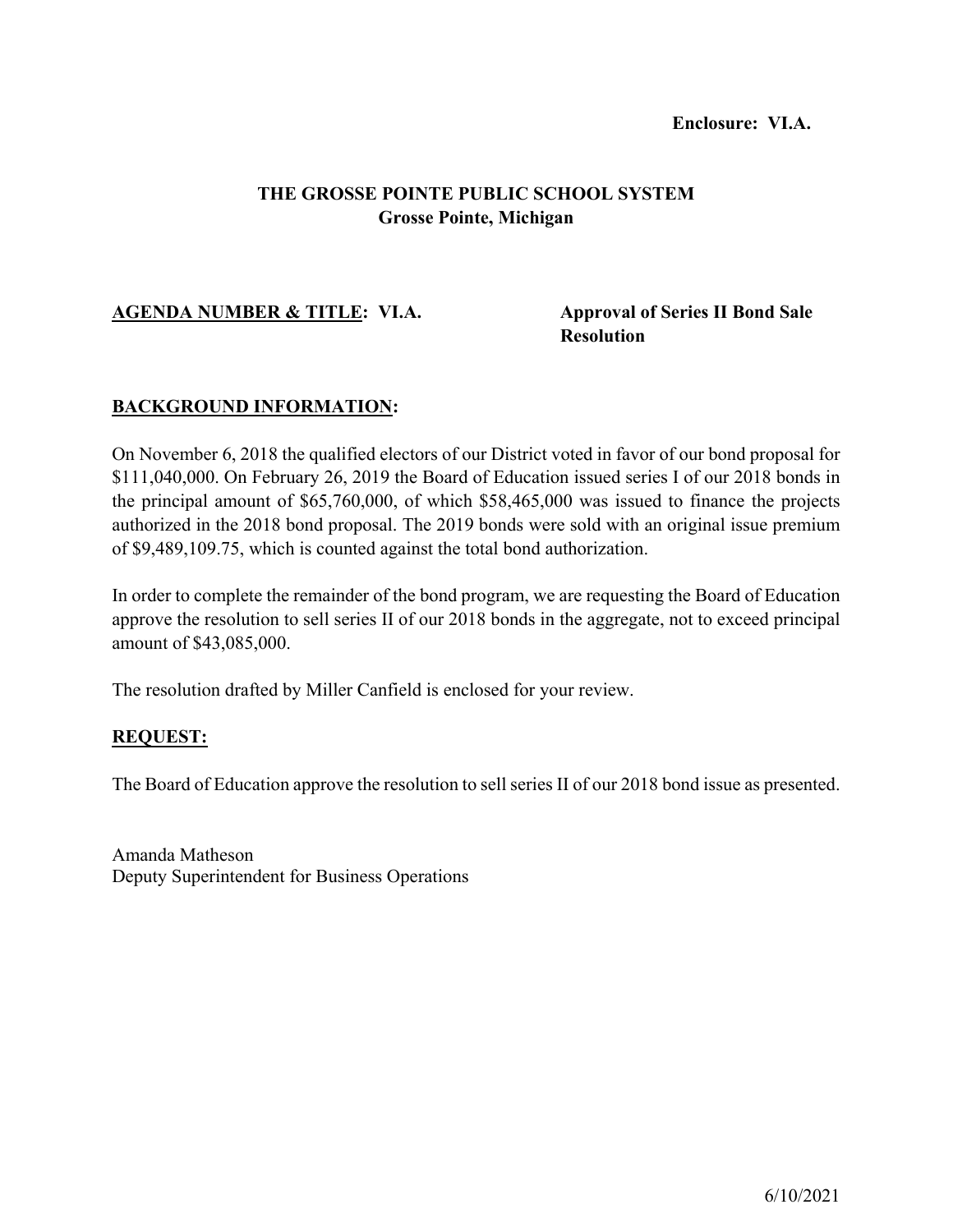## **RESOLUTION AUTHORIZING 2021 SCHOOL BUILDING AND SITE BONDS (UNLIMITED TAX GENERAL OBLIGATION)**

Grosse Pointe Public School System County of Wayne, State of Michigan

Minutes of a regular meeting of the Board of Education of the Grosse Pointe Public School System, County of Wayne, State of Michigan (the "School District"), held in the School District on June 14, 2021 at 7:00 p.m., local time.

|                                                              | PRESENT: Members |  |  |
|--------------------------------------------------------------|------------------|--|--|
|                                                              |                  |  |  |
|                                                              |                  |  |  |
|                                                              |                  |  |  |
|                                                              | ABSENT: Members  |  |  |
|                                                              |                  |  |  |
| The following preamble and resolution were offered by Member |                  |  |  |

WHEREAS, at a Regular School Election held in the School District on November 6, 2018 (the "2018 Election"), the qualified electors of the School District voted in favor of the following bond proposal (the "2018 Bond Proposal"):

and supported by Member  $\cdot$ 

#### BOND PROPOSAL

Shall the Grosse Pointe Public School System, County of Wayne, Michigan, borrow the principal sum of not to exceed One Hundred Eleven Million Forty Thousand Dollars (\$111,040,000) and issue its general obligation unlimited tax bonds for the purpose of defraying the cost of:

- remodeling and/or constructing additions, primarily additions for secure vestibules, to existing School District buildings, including security, roof, energy conservation and mechanical systems improvements;
- equipping, furnishing, reequipping and refurnishing School District buildings;
- acquiring and installing technology infrastructure and instructional technology equipment; and
- improving and developing sites, including outdoor athletic facilities, paving, fencing, and drains, in the School District?

YES  $\square$  $NO$   $\square$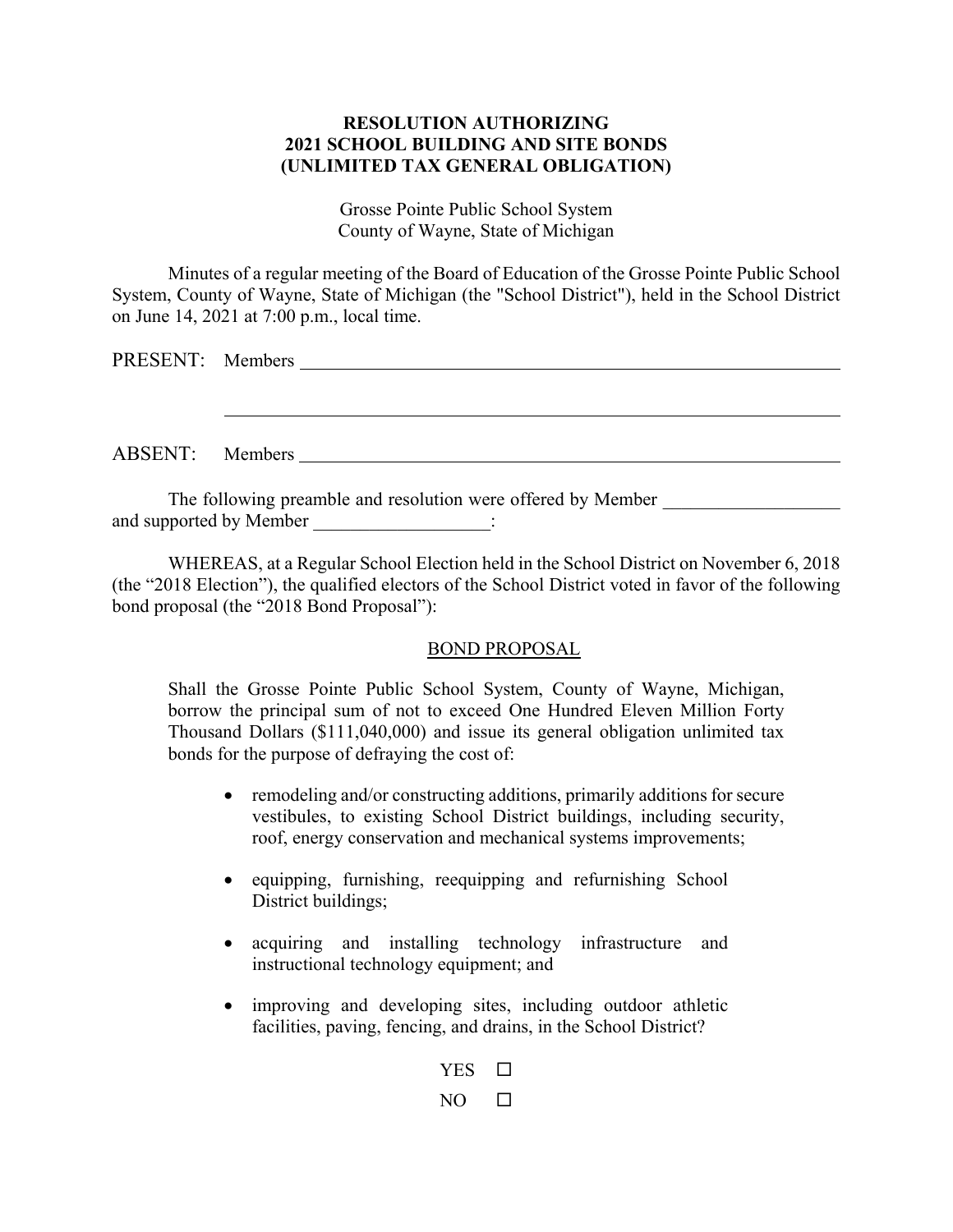The debt millage levy required to retire all bonds of the School District currently outstanding and proposed by this ballot proposal is estimated to be at or below 1.50 mills higher than the debt millage levy for 2018. The estimated millage to be levied in 2019 to service this issue of bonds is 1.82 mills (\$1.82 per \$1,000 of taxable value) and the estimated simple average annual millage rate required to retire the bonds of this issue is 2.21 mills (\$2.21 per \$1,000 of taxable value). The bonds may be issued in multiple series, payable in the case of each series in not to exceed 21 years from the date of issue of such series.

*(Under State law, bond proceeds may not be used to pay teacher or administrator salaries, routine maintenance or repair costs or other School District operating expenses.)*

WHEREAS, under the provisions of Section 16, Article IX of the Michigan Constitution of 1963, the tax levies for said bonds authorized pursuant to the 2018 Election shall be without limitation as to rate or amount; and

WHEREAS, pursuant to the 2018 Election, the Board of Education previously issued its 2019 School Building and Site and Refunding Bonds (Unlimited Tax General Obligation), dated February 26, 2019 (the "2019 Bonds") in the principal amount of \$65,760,000, of which \$58,465,000 was issued for the purpose of financing the projects described in the 2018 Bond Proposal; and

WHEREAS, due to prevailing market conditions at the time of sale of the 2019 Bonds, such bonds were sold with original issue premium, of which \$9,489,109.75 is counted against the total \$111,040,000 authorization pursuant to the 2018 Bond Proposal, and which may be offset in the future by any net original issue discount, leaving \$43,085,890.25 in remaining 2018 Bond Proposal authorization at this time; and

WHEREAS, the board of the School District now desires to authorize the issuance of the second series of bonds authorized pursuant to the 2018 Bond Proposal in the aggregate principal amount of not to exceed Forty-Three Million Eighty-Five Thousand Dollars (\$43,085,000) to pay the cost of projects authorized pursuant to the 2018 Bond Proposal (the "2021 Capital Projects") and the costs associated with the issuance of the bonds; and

WHEREAS, the aggregate principal amount of bonds to be issued and sold pursuant to this resolution shall not exceed Forty-Three Million Eighty-Five Thousand Dollars (\$43,085,000).

#### NOW, THEREFORE, BE IT RESOLVED THAT:

1. Bonds of the School District designated **2021 School Building and Site Bonds (Unlimited Tax General Obligation)** (the "Bonds"), are authorized to be issued in one or more series with appropriate designations, in the aggregate principal amount of not to exceed Forty-Three Million Eighty-Five Thousand Dollars (\$43,085,000) or such lesser amount as shall be determined by the Superintendent or the Deputy Superintendent for Business Operations (each, an "Authorized Officer") upon sale of the Bonds, for the purpose of paying a portion of the costs of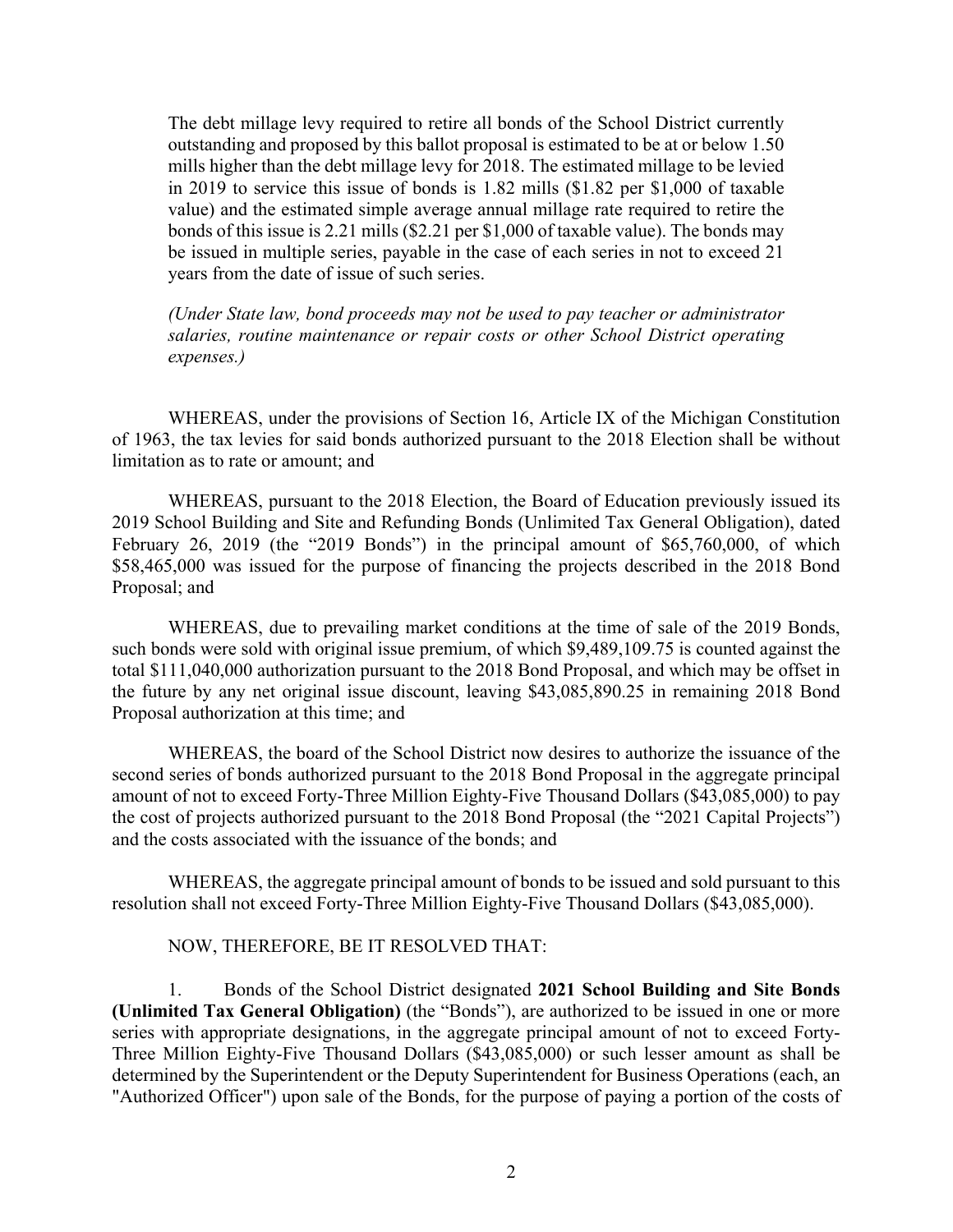the 2021 Capital Projects and to pay costs of issuance of the Bonds. The issue shall consist of bonds registered as to principal and interest of the denomination of \$5,000 or integral multiples thereof, be dated as of the date of delivery or such other date as shall be determined by an Authorized Officer at the time of sale of the Bonds, and numbered as determined by the Transfer Agent (hereinafter defined). The Bonds will mature on May 1st in the years and in the principal amounts as determined at the time of sale of the Bonds.

The Bonds shall bear interest at a rate or rates to be determined upon negotiated sale thereof, but in any event not exceeding a true interest cost of six percent (6.00%) per annum, payable semi-annually on May 1st and November 1st as determined by an Authorized Officer at the time of sale. The underwriter's discount on the Bonds shall not exceed three quarters of one percent (0.75%) of the principal amount of the Bonds.

If the delivery of the Bonds of any series is delayed beyond the year 2021 due to market or other conditions, the dated date of the Bonds, the designation of the Bonds, the names of the funds established by this resolution and the first year of the tax levy with respect to the Bonds may be adjusted accordingly by an Authorized Officer to reflect the year of issue.

The principal of the Bonds shall be payable at a bank or trust company selected by an Authorized Officer, as registrar, paying and transfer agent for the Bonds (the "Transfer Agent") upon presentation and surrender of the appropriate Bond. Interest on the Bonds shall be payable by check drawn on the Transfer Agent, mailed to the registered owner at the registered address, as shown on the registration books of the School District maintained by the Transfer Agent. Interest shall be payable to the registered owner of record as of the fifteenth day of the month prior to the payment date for each interest payment. The date of determination of registered owner for purposes of payment of interest as provided in this paragraph may be changed by the School District to conform to market practice in the future.

The Bonds may be issued in book-entry-only form through The Depository Trust Company in New York, New York.

The Bonds of any series may be issued as serial or term bonds or both and shall mature and be subject to optional or mandatory redemption prior to maturity at the times and prices determined at the time of sale and in the manner provided in the form of bond set forth in paragraph 5 of this resolution.

The Bonds shall be signed by the manual or facsimile signatures of the President and Secretary of the Board of Education. No bond of any series shall be valid until authenticated by an authorized representative of the Transfer Agent. The Bonds shall be delivered to the Transfer Agent for authentication and be delivered by it to the purchaser in accordance with instructions from the Treasurer of the School District upon payment of the purchase price for the Bonds in accordance with the bid therefor when accepted. Executed blank bonds for registration and issuance to transferees shall simultaneously, and from time to time thereafter as necessary, be delivered to the Transfer Agent for safekeeping.

2. Unless the School District establishes a Common Debt Retirement Fund as provided by law for all bonds of like character, the Treasurer shall open a special depositary account for each series of Bonds with a bank to be designated **2021 School Building and Site**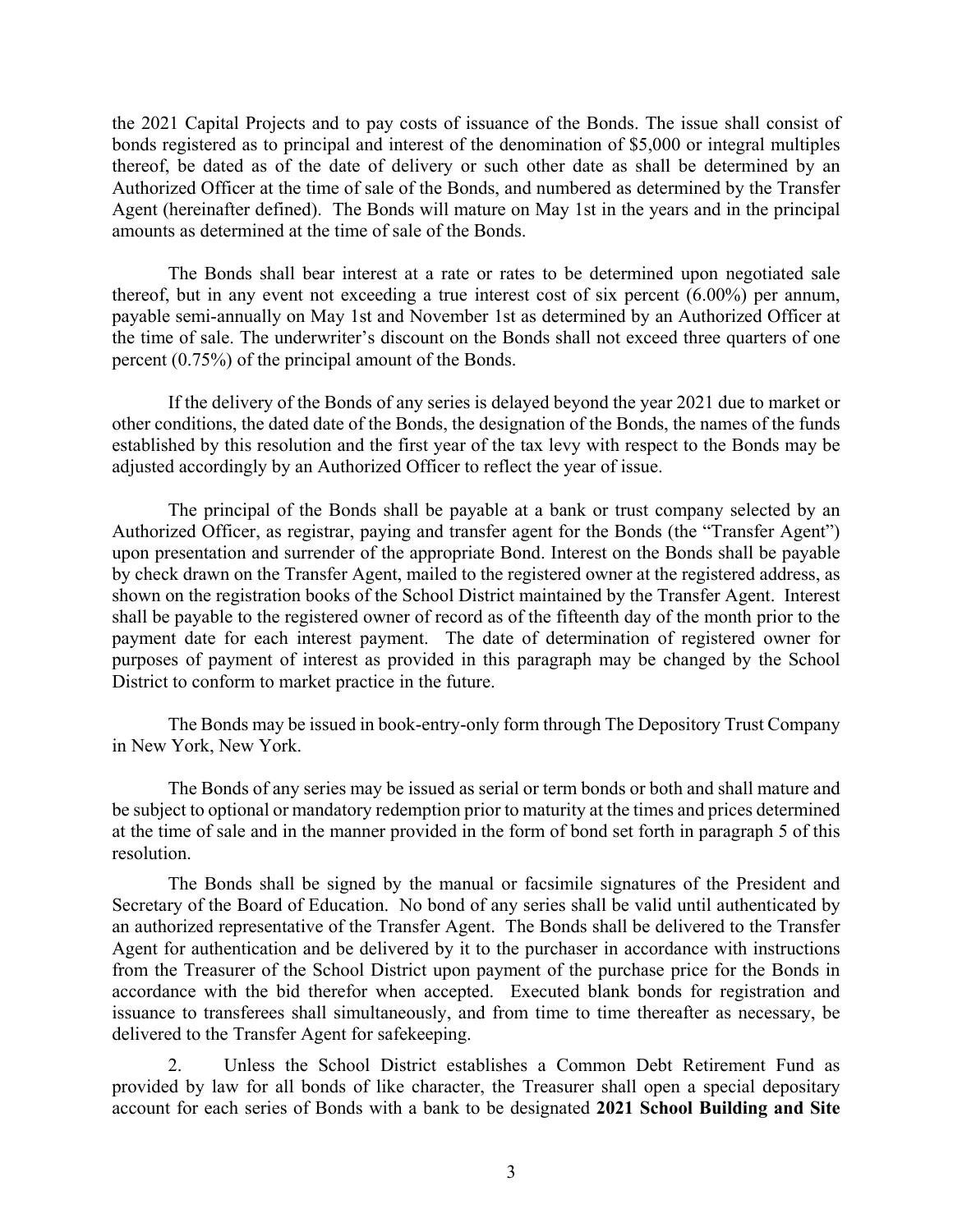**Bonds Debt Retirement Fund** (the "Debt Retirement Fund"). All proceeds from taxes levied for the payment of the principal of, interest on, and redemption premium, if any, for the Bonds shall be deposited into the Debt Retirement Fund. Once a Debt Retirement Fund is established, the moneys deposited in the fund shall be used solely for the purpose of paying the principal of, interest on, and redemption premium, if any, on the Bonds. The accrued interest, if any, received upon delivery of the Bonds shall also be deposited in the Debt Retirement Fund.

3. There shall be established by the Treasurer a special depository account designated the **2021 School Building and Site Bonds Capital Projects Fund** (the "2021 Capital Projects Fund"). The amounts specified by the Authorized Officer at the time of sale of the Bonds from the net proceeds of sale of the Bonds (including proceeds of any good faith deposit received at the time of sale) shall be deposited in the 2021 Capital Projects Fund to be used to pay for the 2021 Capital Projects and the costs of issuance of the Bonds. Except for investment pending disbursement and as herein provided, the moneys in the 2021 Capital Projects Fund shall be used solely to pay the costs of the 2021 Capital Projects and the costs of issuance of the Bonds as such costs become due and payable and, as may be necessary, to rebate arbitrage earnings, if any, to the United States Department of Treasury as required by the Internal Revenue Code of 1986, as amended (the "Code"). Moneys remaining in the 2021 Capital Projects Fund after completion of the 2021 Capital Projects and payment of the costs of issuance of the Bonds may be used for any purpose permitted by the 2018 Bond Proposal, as applicable, and as otherwise permitted by law.

4. Any net original issue premium received on sale and delivery of the Bonds shall be deposited in the appropriate fund consistent with federal and state law, and if required by federal or state law, may be used to reduce the principal amount of Bonds issued. Such net original issue premium received, if any, shall be counted against the authorization pursuant to the 2018 Bond Proposal.

5. The Bonds shall be substantially in the following form with such changes as are authorized by the terms of this resolution or necessary to complete the provisions thereof:

*[Bond Form begins on the next page]*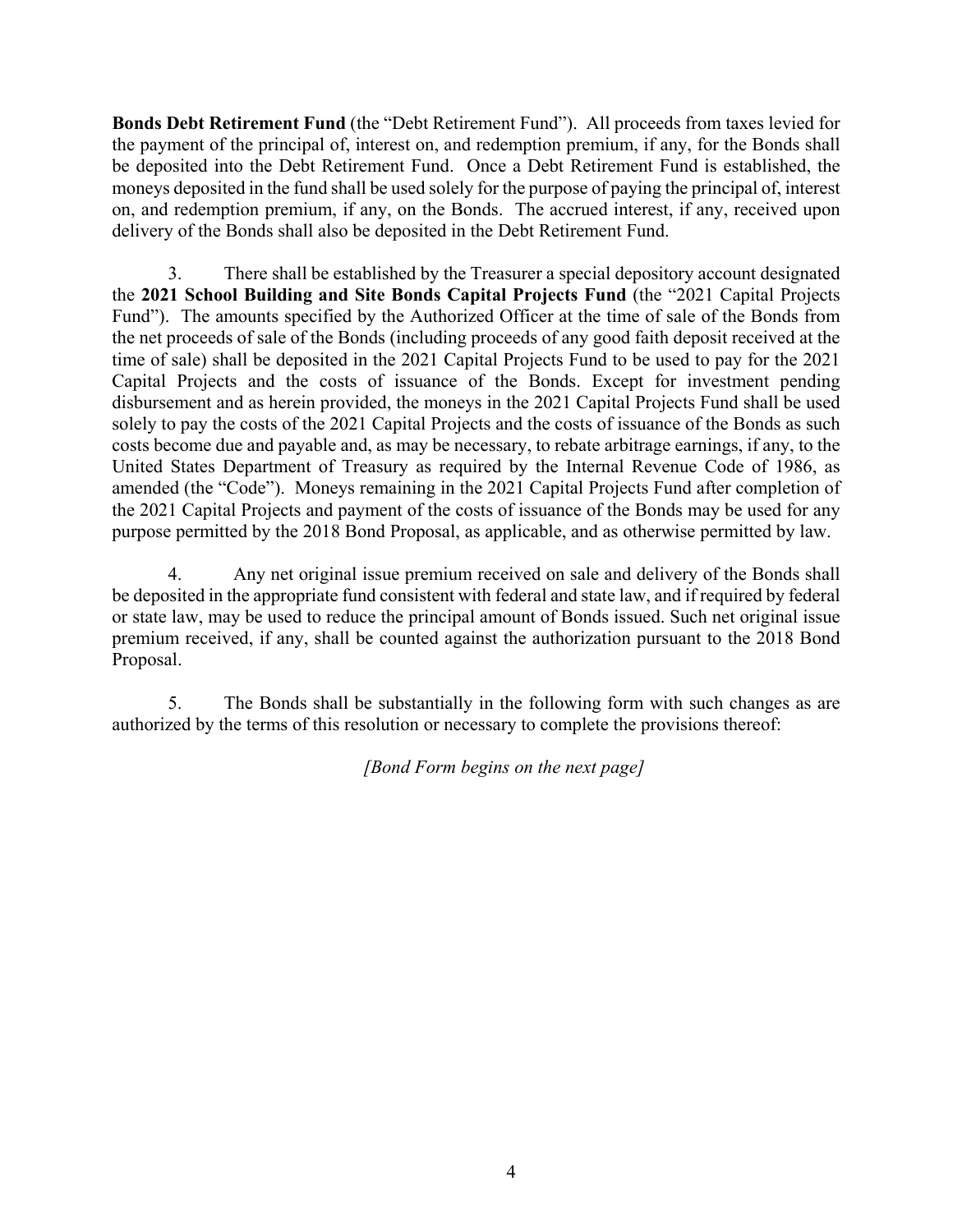## UNITED STATES OF AMERICA STATE OF MICHIGAN COUNTY OF WAYNE

# **GROSSE POINTE PUBLIC SCHOOL SYSTEM**

## 2021 SCHOOL BUILDING AND SITE BOND (UNLIMITED TAX GENERAL OBLIGATION)

| <b>Interest Rate</b> | Date of Maturity | Date of Original Issue | CUSIP |
|----------------------|------------------|------------------------|-------|
| $\frac{0}{2}$        | May 1.           | 2021                   |       |

Registered Owner:

Principal Amount:

The Grosse Pointe Public School System, County of Wayne, State of Michigan (the "School District") acknowledges itself to owe and for value received hereby promises to pay to the Registered Owner specified above, or registered assigns, the Principal Amount specified above, in lawful money of the United States of America on the Date of Maturity specified above, unless prepaid prior thereto as hereinafter provided, with interest thereon (computed on the basis of a 360-day year consisting of twelve 30-day months) from the Date of Original Issue specified above or such later date to which interest has been paid, until paid, at the Interest Rate per annum specified above, first payable on  $1, 202$  and semiannually thereafter. Principal of this bond is payable at the office of the state of the state of the state of the state of the state of  $\sim$ , Michigan, or such other transfer agent as the School District may hereafter designate by notice mailed to the registered owner hereof not less than sixty (60) days prior to any interest payment date (the "Transfer Agent"). Interest on this bond is payable by check or draft mailed by the Transfer Agent to the person or entity who or which is as of the 15th day of the month preceding each interest payment date, the registered owner, at the registered address.

This bond is one of a series of bonds aggregating the principal sum of issued under and in pursuance of the provisions of Act 451, Public Acts of Michigan, 1976, as amended, and Act 34, Public Acts of Michigan, 2001, as amended, a resolution of the board adopted on  $\qquad \qquad , 2021$ , and constitutes the second series of the bonds authorized pursuant to a majority vote of the qualified electors of the School District voting thereon at the general election held on November 6, 2018.

The series of bonds of which this is one is issued for school building and site purposes. The full faith, credit and resources of the School District are pledged for the payment hereof, and the School District is obligated to levy annually sufficient taxes to provide for the payments of the principal of and interest on the bonds of this issue as they mature, without limitation as to rate or amount.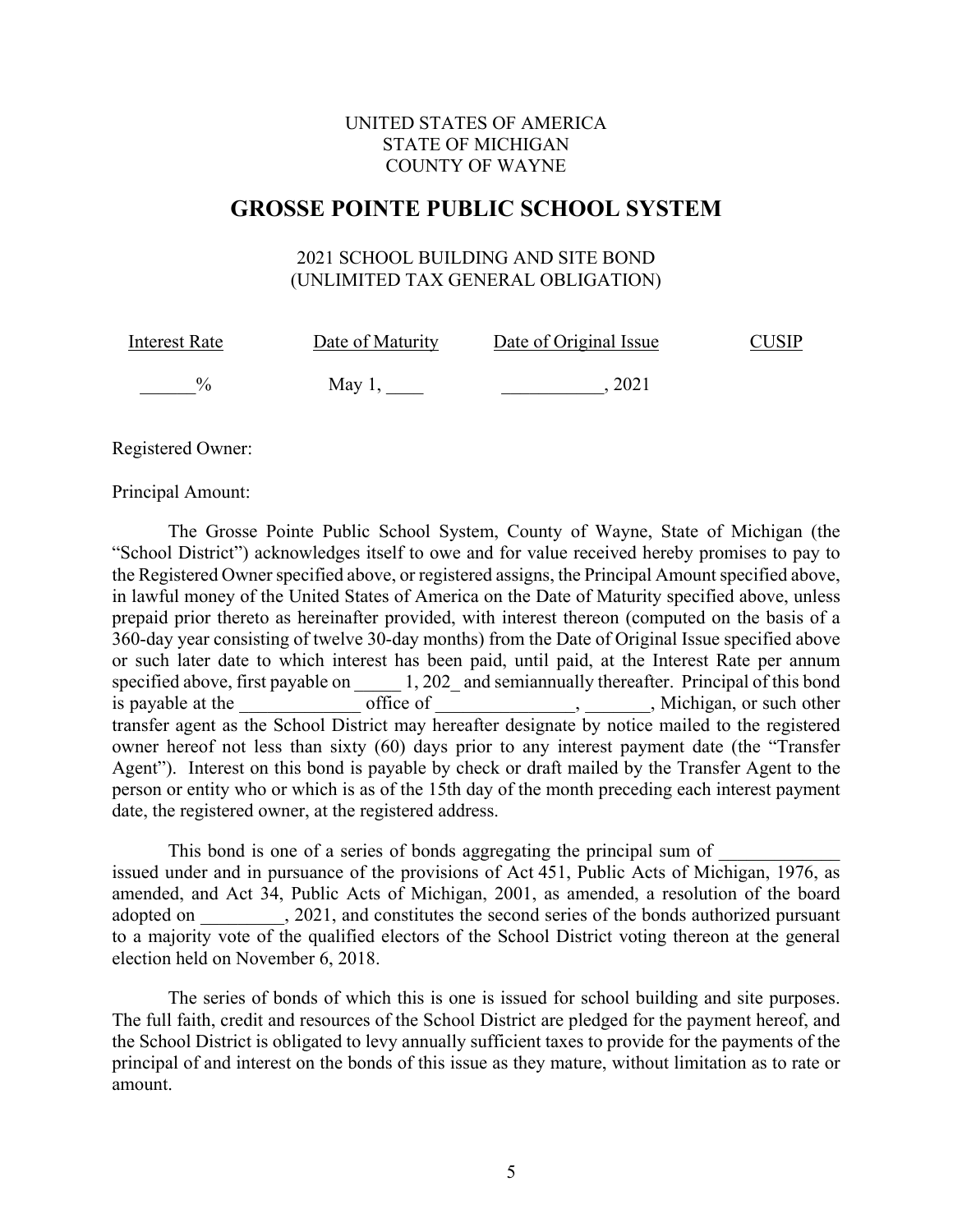[Bonds of this issue maturing in the years 20 to 20, inclusive, shall not be subject to redemption prior to maturity.]

[Bonds of this issue or \$5,000 portions thereof maturing in the years 20\_\_ and thereafter, shall be subject to redemption prior to maturity, at the option of the School District, in any order of maturity and by lot within a single maturity, on any date on or after May 1, 20\_\_ at the redemption price of par plus accrued interest to the date fixed for redemption.]

[Insert Term Bond provisions, if applicable.]

Notice of redemption of any bond shall be given at least thirty (30) days and no more than sixty (60) days prior to the date fixed for redemption by mail to the registered owner or owners at the registered addresses shown on the registration books kept by the Transfer Agent. Bonds shall be called for redemption in multiples of \$5,000, and bonds of denominations of more than \$5,000 shall be treated as representing the number of bonds obtained by dividing the denomination of the bond by \$5,000, and such bonds may be redeemed in part. The notice of redemption for bonds redeemed in part shall state that upon surrender of the bond to be redeemed a new bond or bonds in aggregate principal amount equal to the unredeemed portion of the bond surrendered shall be issued to the registered holder thereof. No further interest shall accrue on the bonds or portions of bonds called for redemption after the date fixed for redemption, whether presented for redemption or not, provided funds are on hand with the Transfer Agent to redeem the same.

Any bond may be transferred by the registered owner, in person or by the registered owner's authorized attorney or legal representative, upon surrender of the bond to the Transfer Agent for cancellation, together with a duly executed written instrument of transfer in a form approved by the Transfer Agent. Whenever any bond is surrendered for transfer, the Transfer Agent shall authenticate and deliver a new bond or bonds, in like aggregate principal amount, interest rate and maturity. The Transfer Agent shall require the registered owner requesting the transfer to pay any tax or other governmental charge required to be paid with respect to the transfer. The Transfer Agent will not be required to (i) issue, register the transfer of or exchange any bond during a period beginning at the opening of business 15 days before the day of the mailing of a notice of redemption of bonds selected for redemption and ending at the close of business on the day of that mailing, or (ii) register the transfer of or exchange any bond selected for redemption in whole or in part, except the unredeemed portion of bonds being redeemed in part.

It is hereby certified and recited that all acts, conditions and things required to be done, exist and happen, precedent to and in the issuance of this bond and the series of bonds of which this is one, in order to make them valid and binding obligations of said School District have been done, exist and have happened in regular and due form and time as provided by law, and that the total indebtedness of said School District, including this bond and the series of bonds of which this is one, does not exceed any constitutional or statutory limitation.

This bond is not valid or obligatory for any purpose until the Transfer Agent's Certificate of Authentication on this bond has been executed by the Transfer Agent.

IN WITNESS WHEREOF, the Grosse Pointe Public School System, County of Wayne, State of Michigan, by its Board of Education has caused this bond to be signed in the name of said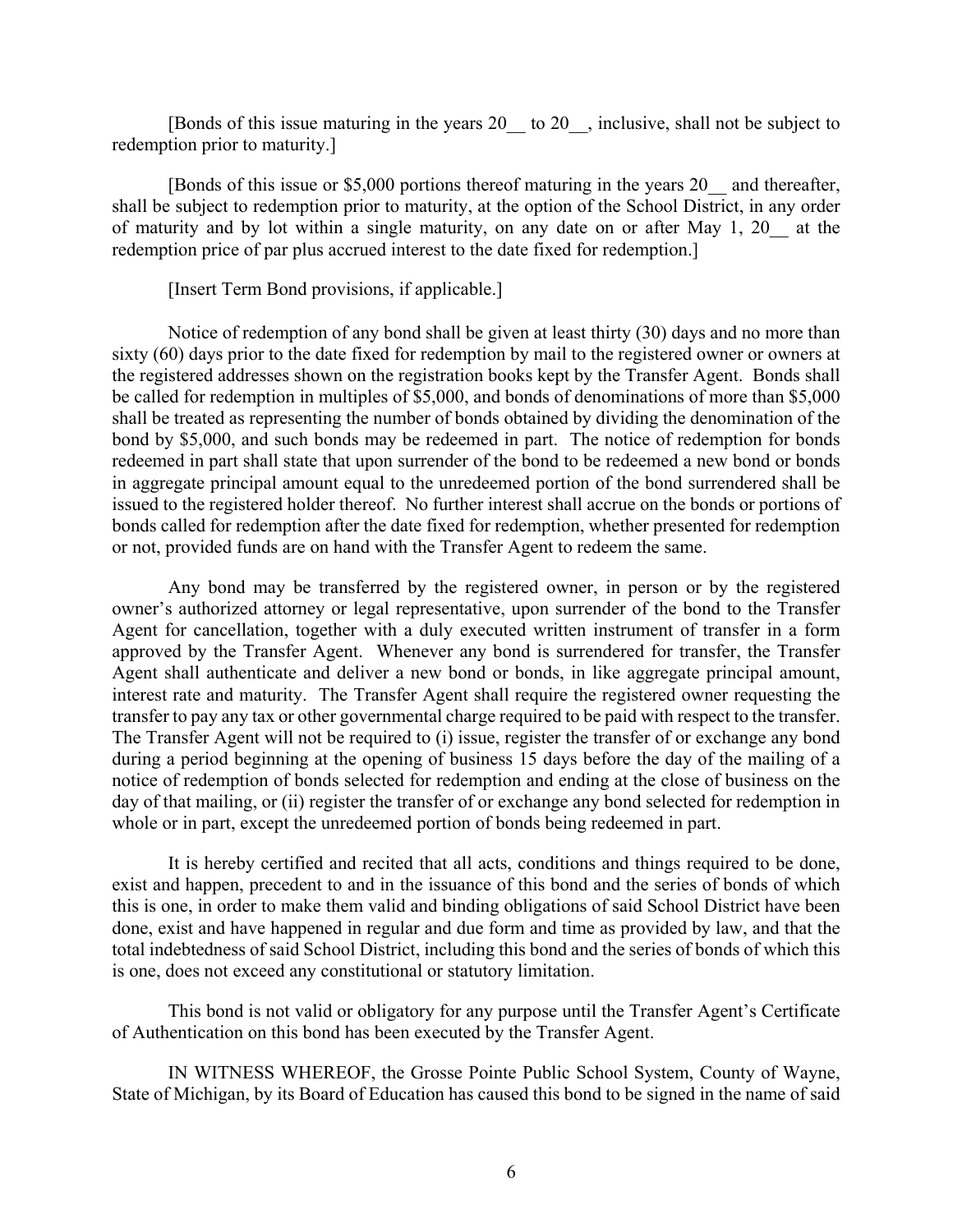School District by the facsimile signatures of the President and the Secretary of the Board of Education, all as of the Date of Original Issue.

> GROSSE POINTE PUBLIC SCHOOL SYSTEM County of Wayne State of Michigan

By:

President

Countersigned:

By:

Secretary

[FORM OF TRANSFER AGENT'S CERTIFICATE OF AUTHENTICATION]

Certificate of Authentication

This bond is one of the Bonds described above.

Transfer Agent

By:

Authorized Signature

Date of Authentication: 3021

[*End of Bond Form*]

6. The School District has considered the option of selling the Bonds through a competitive sale and a negotiated sale and, pursuant to the requirements of Act 34, Public Acts of Michigan, 2001, as amended ("Act 34"), and based on the advice of the School District's municipal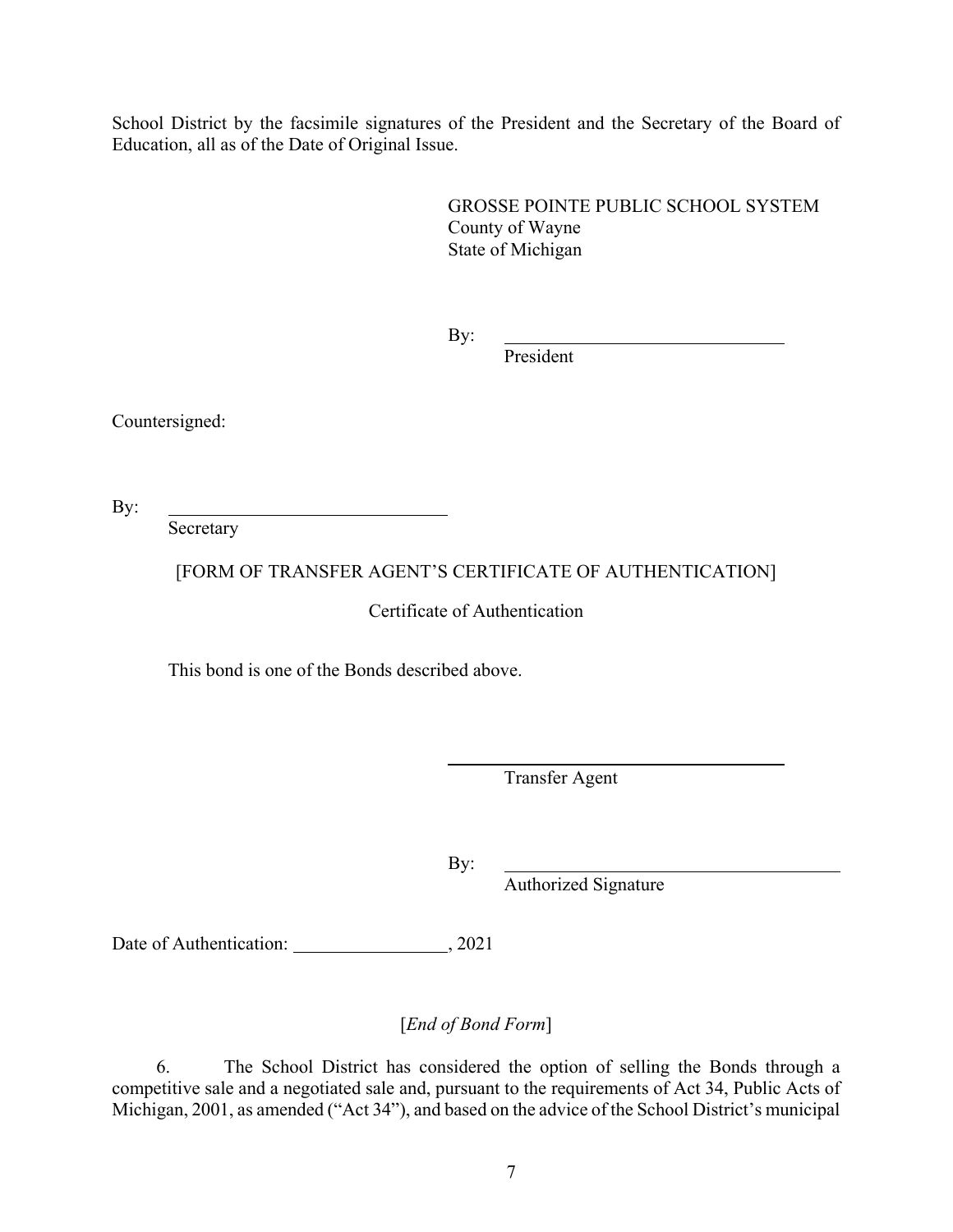advisor, determines that a negotiated sale of the Bonds provides the School District with greater flexibility in structuring bond maturities and the timing of the sale of the Bonds, and will enable the School District to better market the Bonds to the advantage of the School District and its taxpayers.

7. The School District hereby appoints J.P. Morgan Securities LLC as senior managing underwriter for the Bonds (the "Underwriter"). Each Authorized Officer is individually authorized to negotiate and, subject to the parameters set forth in this resolution, award the sale of the Bonds to the Underwriter pursuant to a bond purchase agreement. Each Authorized Officer is individually authorized to execute and deliver the bond purchase agreement on behalf of the School District without further approval of this Board of Education.

8. Commencing with the fiscal year beginning July 1, 2021, it shall be the duty of the School District to levy a tax annually in an amount sufficient so that the estimated collections therefrom will be sufficient to pay promptly when due the principal of and interest becoming due on the Bonds prior to the time of the next year's tax levy, which tax levies shall not be subject to limitation as to rate or amount.

9. The President of the Board of Education and the Authorized Officers are each hereby authorized to approve any preliminary and final official statements relating to the Bonds. The President of the Board of Education and the Authorized Officers are each authorized to execute and deliver the final Official Statement relating to the Bonds on behalf of the School District. The President of the Board of Education and the Authorized Officers are each authorized to approve, execute and deliver any amendments and supplements to the Official Statement necessary to assure that the statements therein are, and as of the time the Bonds are delivered to the Underwriter will be true, and that it does not contain any untrue statement of a material fact and does not omit to state a material fact necessary in order to make the statements therein, in light of the circumstances under which they were made, not misleading.

10. The School District hereby covenants to provide or cause to be provided, in accordance with the requirements of Rule 15c2-12 promulgated by the Securities and Exchange Commission, the information set forth in Exhibit A attached hereto, as such Exhibit may be revised by each Authorized Officer as required by Rule 15c2-12 of the Securities and Exchange Commission prior to delivery of the Bonds.

11. The School District shall, to the extent permitted by law, take all actions within its control necessary to maintain the exclusion of interest on the Bonds from adjusted gross income for federal income tax purposes under the Code, including but not limited to, actions relating to the rebate of arbitrage earnings, if applicable, and the expenditure and investment of Bond proceeds and moneys deemed to be Bond proceeds.

12. The representation of the School District by Miller, Canfield, Paddock and Stone, P.L.C. as bond counsel is hereby confirmed, notwithstanding Miller Canfield's periodic representation in unrelated matters of the Underwriter and other potential parties to the Bond transaction.

13. The School District hereby confirms the appointment of PFM Financial Advisors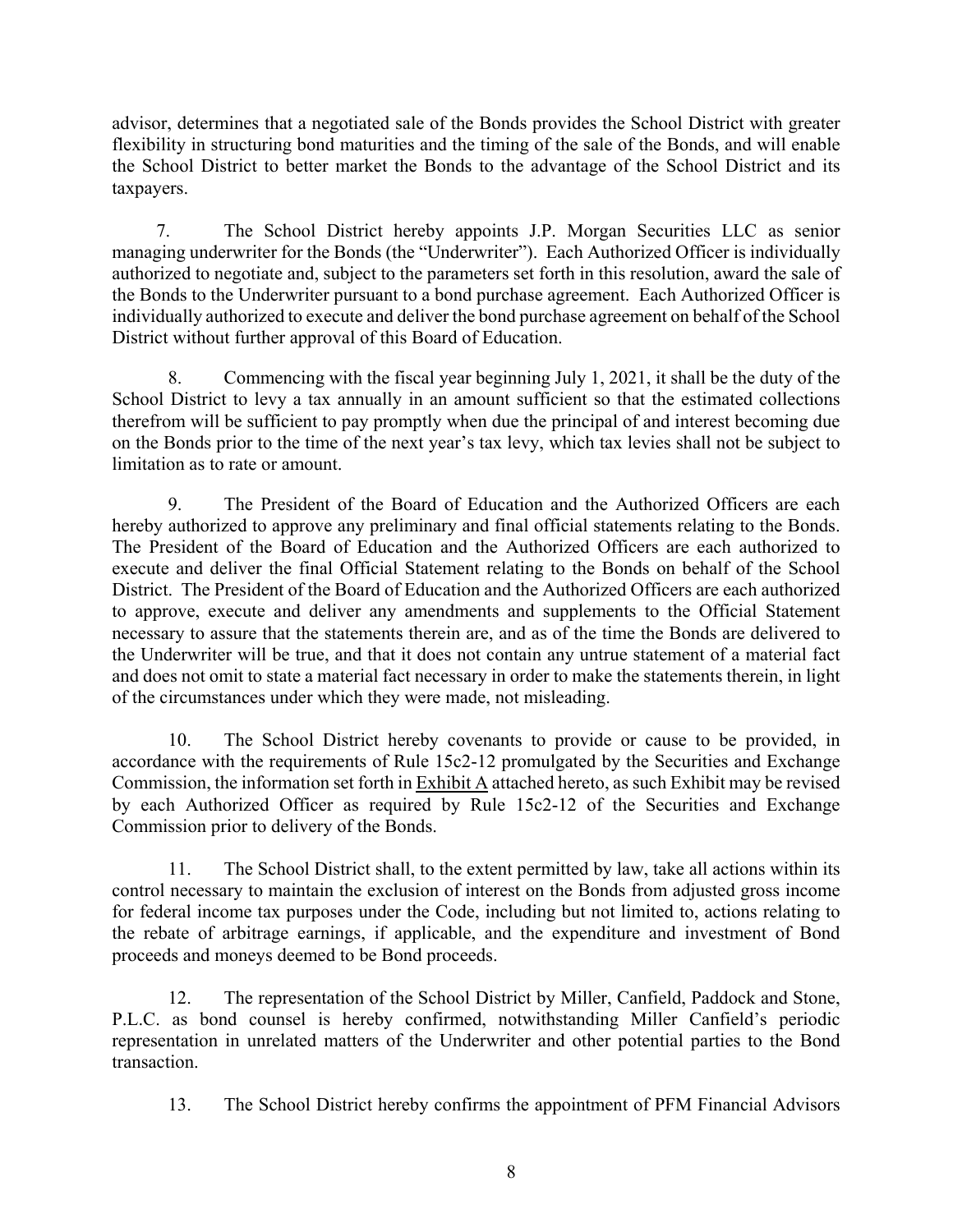LLC to act as municipal advisor to the School District with respect to the Bonds.

14. Either Authorized Officer is hereby individually authorized to adjust the final Bond details to the extent necessary or convenient to complete the transaction authorized in this resolution, and in pursuance of the foregoing is authorized to exercise the authority and make the determinations authorized pursuant to Section 315(1)(d) of Act 34, including but not limited to, determinations regarding interest rates, prices, discounts, maturities, principal amounts, denominations, dates of issuance, interest payment dates, redemption rights, the place of delivery and payment, designation of series, and other matters, all subject to the parameters established in this resolution. Either Authorized Officer may, without further direction from the Board of Education, execute a sale order evidencing the final terms of the Bonds; to procure a policy of municipal bond insurance with respect to the Bonds or cause the qualification of the Bonds therefor if, upon the advice of the municipal advisor to the School District, the acquisition of such insurance would be of economic benefit to the School District; to obtain ratings on the Bonds; and make any of the determinations, covenants and elections authorized by this resolution pursuant to an order approving the sale of the Bonds, provided that the final terms of the Bonds shall be within the parameters set forth in this resolution.

15. The officers, agents and employees of the School District are authorized to take all other actions necessary and convenient to facilitate sale of the Bonds, including filing a Security Report with the Michigan Department of Treasury pursuant to Act 34 for the Bonds.

16. The School District makes the following declarations for the purpose of complying with the reimbursement rules of Treas. Reg. § 1.150-2 pursuant to the Code:

- (a) As of the date hereof, the School District reasonably expects to reimburse the School District for the expenditures described in (b) below with proceeds of debt to be incurred by the School District.
- (b) The expenditures described in this paragraph (b) are for the costs of acquiring, constructing and installing the 2021 Capital Projects which were or will be paid subsequent to sixty (60) days prior to the date hereof.
- (c) The maximum principal amount of debt expected to be issued in 2021 for the 2021 Capital Projects, including issuance costs, is \$43,085,000.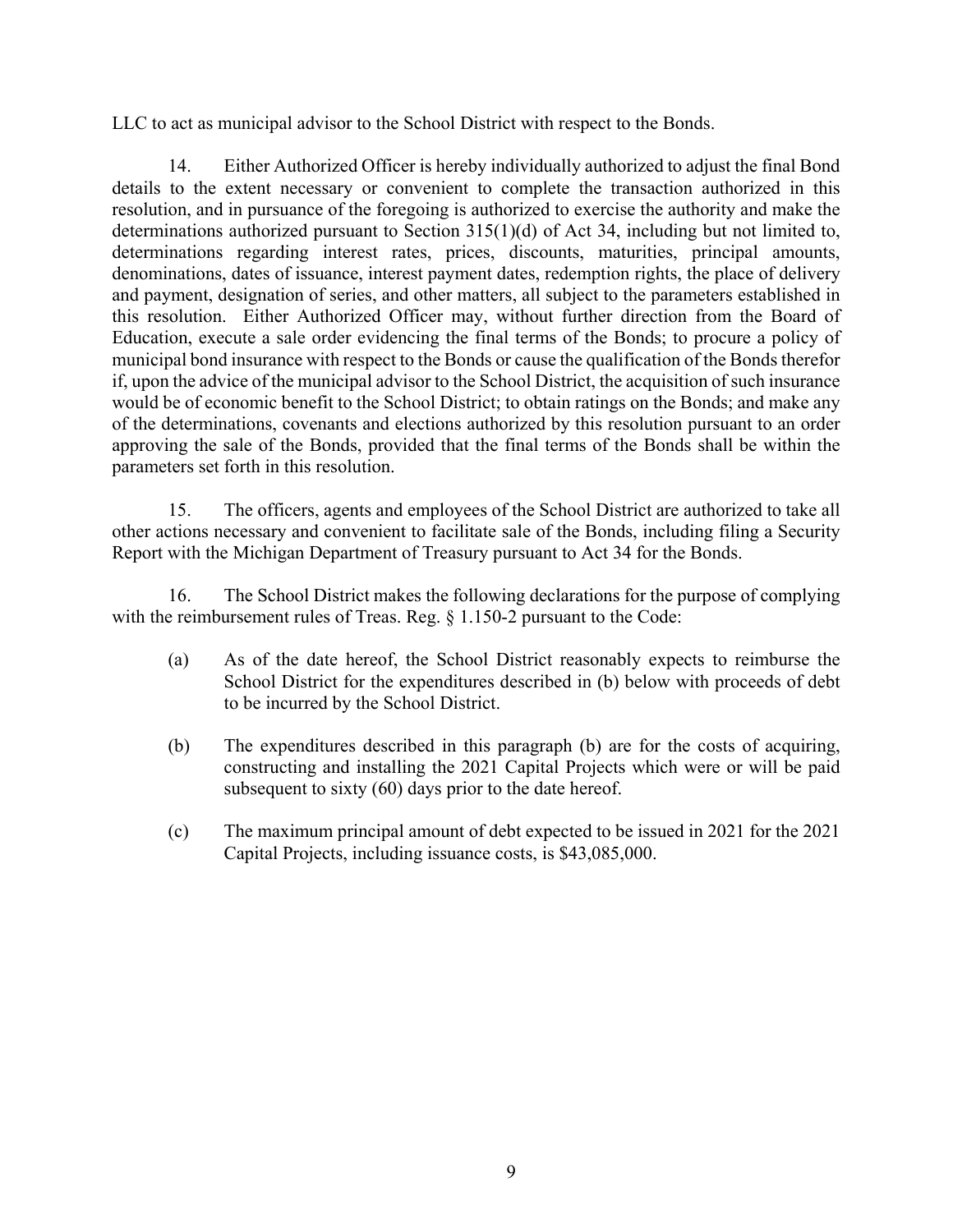17. All resolutions and parts of resolutions insofar as they conflict with the provisions of this resolution be and the same hereby are rescinded.

| AYES: | Members |  |
|-------|---------|--|
|       |         |  |
|       |         |  |
| NAYS: | Members |  |

RESOLUTION DECLARED ADOPTED.

 $\mathcal{L}_\mathcal{L}$ Dr. Christopher Lee Secretary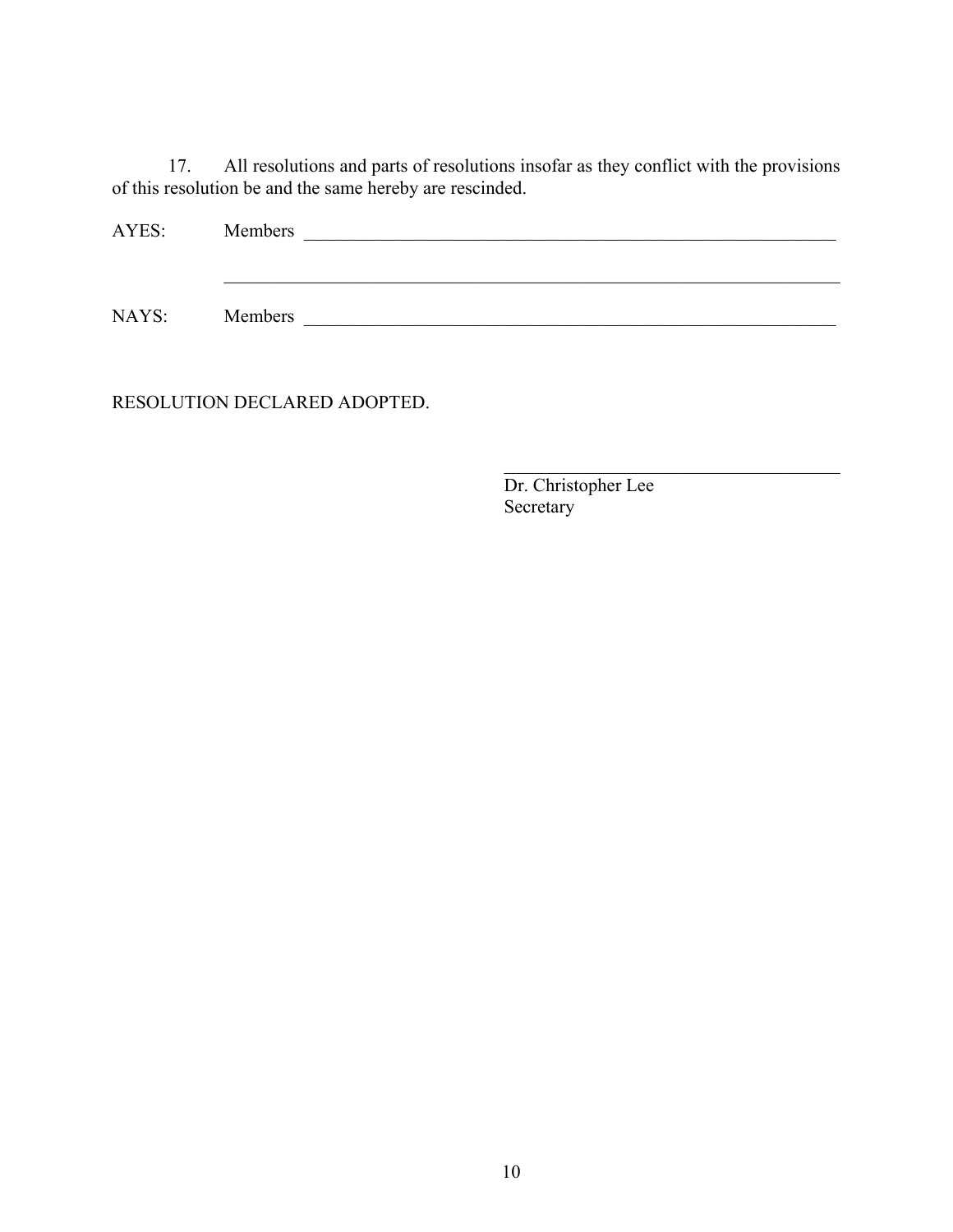I hereby certify that the foregoing constitutes a true and complete copy of a resolution adopted by the Board of Education of the Grosse Pointe Public School System, County of Wayne, State of Michigan, at a regular meeting held on June 14, 2021, and that said meeting was conducted and public notice of said meeting was given pursuant to and in full compliance with the Open Meetings Act, being Act 267, Public Acts of Michigan, 1976, as amended, and that the minutes of said meeting were kept and will be or have been made available as required by said Act.

> Dr. Christopher Lee Secretary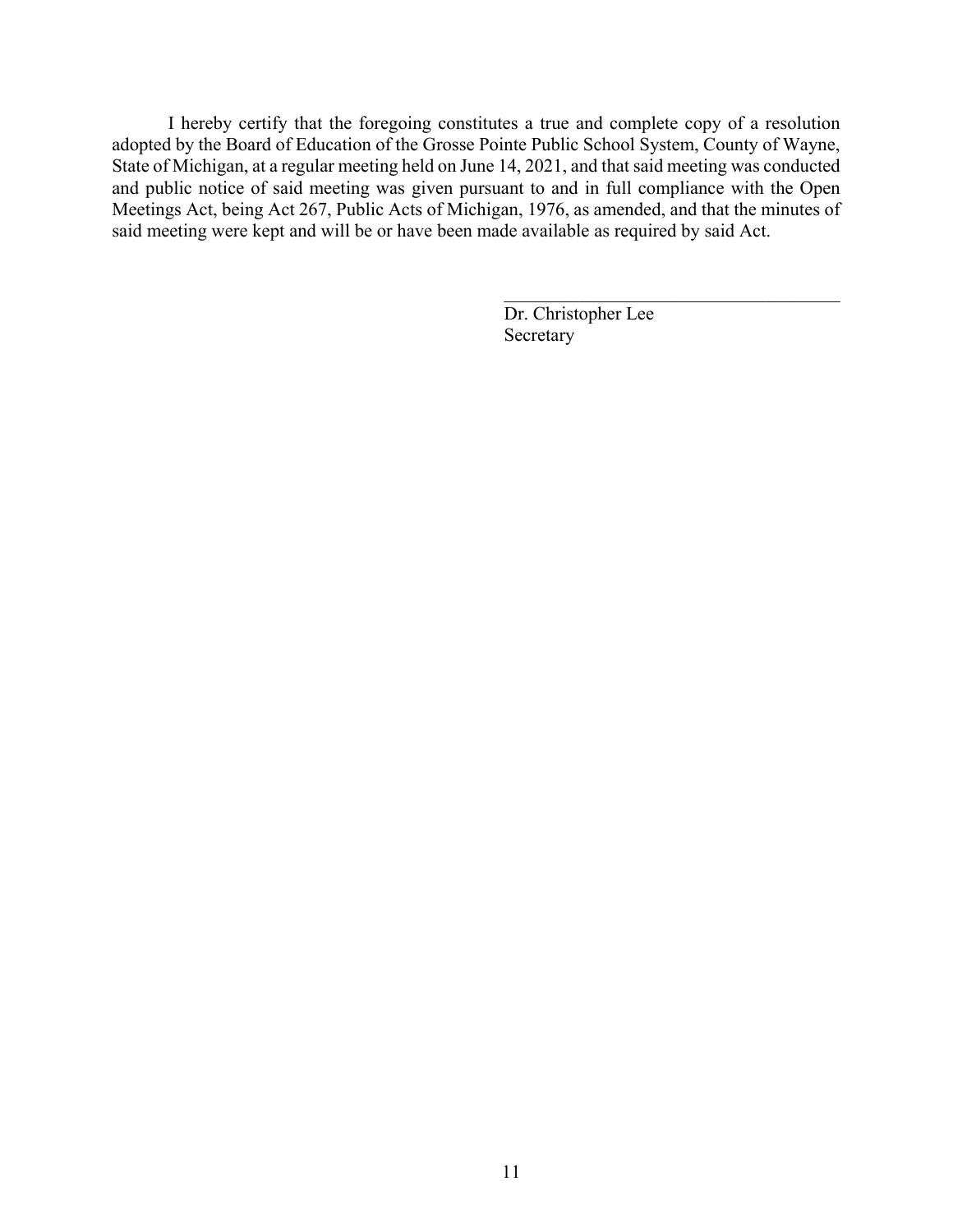#### **EXHIBIT A**

#### **FORM OF CONTINUING DISCLOSURE UNDERTAKING**

This Continuing Disclosure Undertaking (the "Undertaking") is executed and delivered by the Grosse Pointe Public School System, County of Wayne, State of Michigan (the "School District"), in connection with the issuance of its 2021 School Building and Site Bonds (Unlimited Tax General Obligation) (the "Bonds"). The School District covenants and agrees for the benefit of the Bondholders, as hereinafter defined, as follows:

(a) *Definitions*. The following terms used herein shall have the following meanings:

"Audited Financial Statements" means the annual audited financial statement pertaining to the School District prepared by an individual or firm of independent certified public accountants as required by Act 2, Public Acts of Michigan, 1968, as amended, which presently requires preparation in accordance with generally accepted accounting principles.

"Bondholders" shall mean the registered owner of any Bond or any person (a) with the power, directly or indirectly, to vote or consent with respect to, or to dispose of ownership of, any Bond (including any person holding a Bond through a nominee, depository or other intermediary) or (b) treated as the owner of any Bond for federal income tax purposes.

"EMMA" shall mean the MSRB's Electronic Municipal Market Access District, or such other District, Internet Web site, or repository hereafter prescribed by the MSRB for the submission of electronic filings pursuant to the Rule.

"Financial Obligation" means "financial obligation" as such term is defined in the Rule.

"MSRB" means the Municipal Securities Rulemaking Board.

"Rule" means Rule 15c2-12 promulgated by the SEC pursuant to the Securities Exchange Act of 1934, as amended, as in effect on the date of this Undertaking, including any official interpretations thereof issued either before or after the date of this Undertaking which are applicable to this Undertaking.

"SEC" means the United States Securities and Exchange Commission.

(b) *Continuing Disclosure.* The School District hereby agrees, in accordance with the provisions of the Rule, to provide or cause to be provided to the MSRB through EMMA, on or before the last day of the  $6<sup>th</sup>$  month after the end of the fiscal year of the School District, commencing with the fiscal year ending June 30, 2021, in an electronic format as prescribed by the MSRB:

> (1) Certain annual financial information and operating data reasonably available to the School District in form and substance similar to the information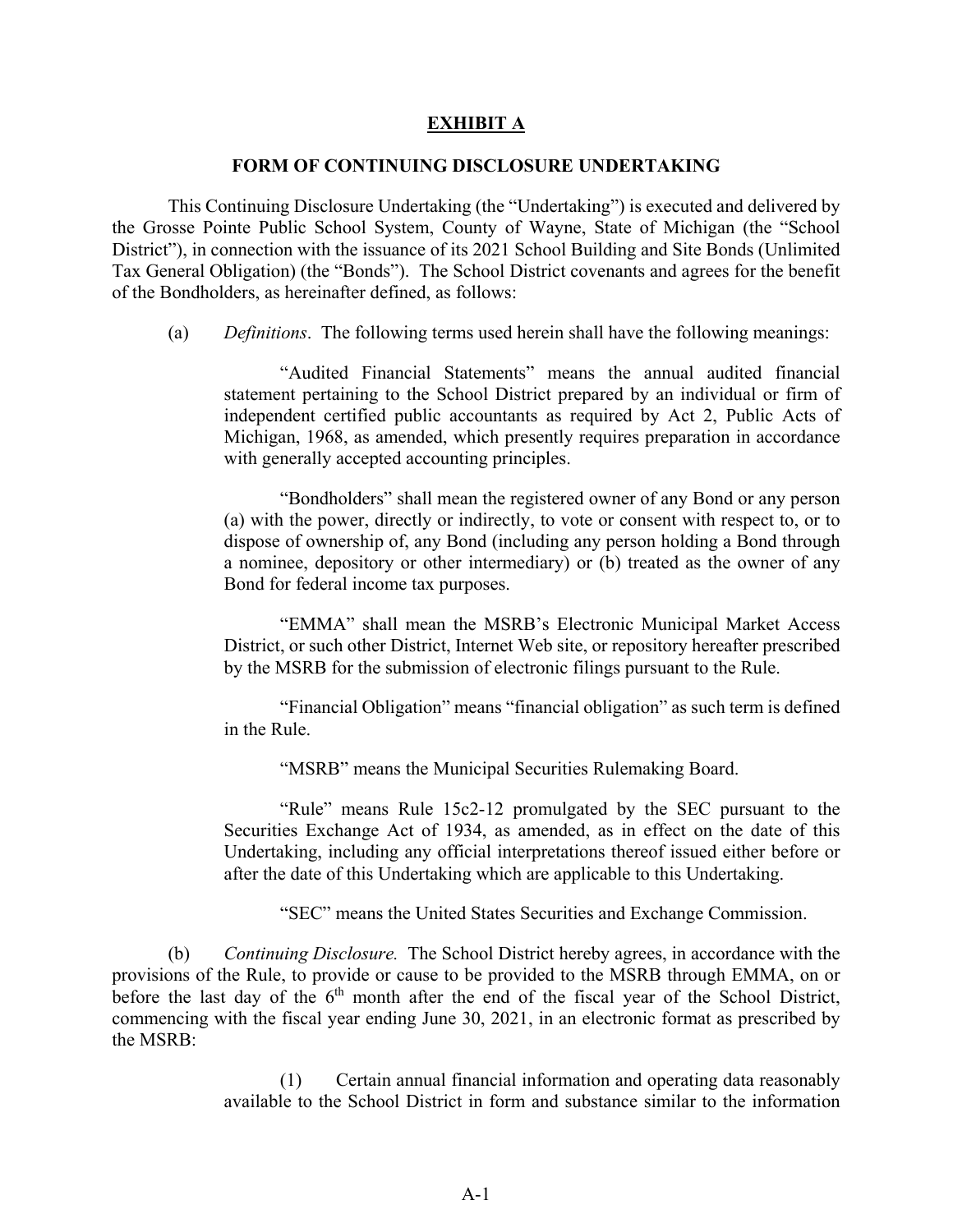contained in the official statement of the School District relating to the Bonds (the "Official Statement") appearing in the Tables in the Official Statement as described below: [Headings to be conformed to Official Statement when available.]

- a. ENROLLMENT Historical Enrollment;
- b. STATE AID PAYMENTS;
- c. PROPERTY VALUATIONS History of Valuations;
- d. MAJOR TAXPAYERS;
- e. SCHOOL DISTRICT TAX RATES (Per \$1,000 of Valuation);
- f. TAX LEVIES AND COLLECTIONS;
- g. RETIREMENT PLAN Contribution to MPSERS;
- h. LABOR RELATIONS;
- i. DEBT STATEMENT DIRECT DEBT; and
- j. GENERAL FUND BUDGET SUMMARY in Appendix C.

(2) The Audited Financial Statements. Provided, however, that if the Audited Financial Statements are not available by the date specified above, they shall be provided when available and unaudited financial statements will be filed by such date and the Audited Financial Statements will be filed as soon as available.

Such annual financial information and operating data described above are expected to be provided directly by the School District or by specific reference to other documents available to the public through EMMA or filed with the SEC, including official statements of debt issues of the School District or related public entities.

If the fiscal year of the School District is changed, the School District shall send a notice of such change to the MSRB through EMMA, prior to the earlier of the ending date of the fiscal year prior to such change or the ending date of the fiscal year as changed.

(c) *Notice of Failure to Disclose*. The School District agrees to provide or cause to be provided, in a timely manner, to the MSRB through EMMA, in an electronic format as prescribed by the MSRB, notice of a failure by the School District to provide the annual financial information with respect to the School District described in subsection (b) above on or prior to the dates set forth in subsection (b) above.

(d) *Occurrence of Events*. The School District agrees to provide or cause to be provided to the MSRB through EMMA, in an electronic format as prescribed by the MSRB, in a timely manner not in excess of ten business days after the occurrence of the event, notice of the occurrence of any of the following events listed in  $(b)(5)(i)(C)$  of the Rule with respect to the Bonds:

- (1) principal and interest payment delinquencies;
- (2) non-payment related defaults, if material;
- (3) unscheduled draws on debt service reserves reflecting financial difficulties;
- (4) unscheduled draws on credit enhancements reflecting financial difficulties;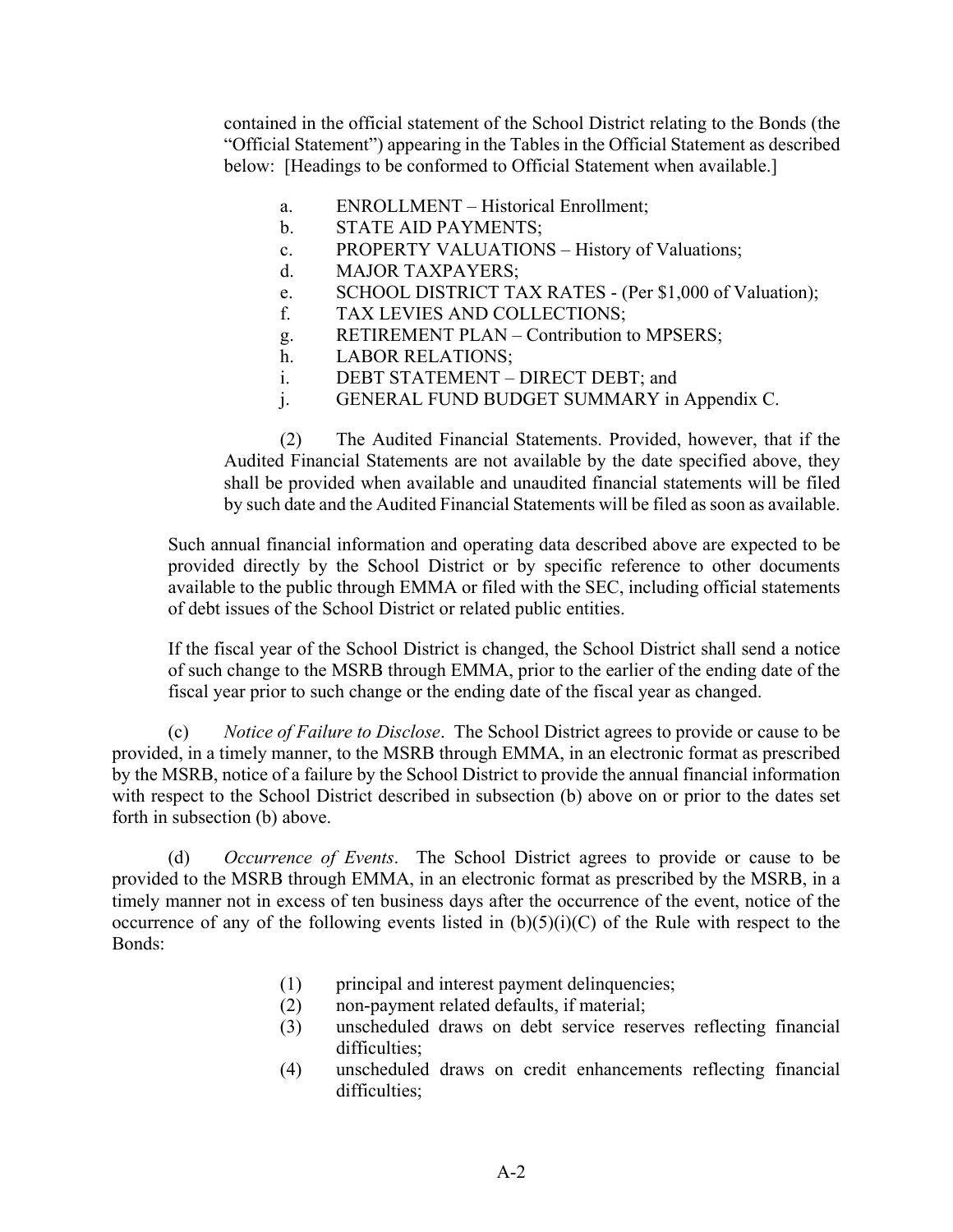- (5) substitution of credit or liquidity providers, or their failure to perform;
- (6) adverse tax opinions, the issuance by the Internal Revenue Service of proposed or final determinations of taxability, Notices of Proposed Issue (IRS Form 5701-TEB) or other material notices or determinations with respect to the tax status of the Bonds, or other material events affecting the tax status of the Bonds;
- (7) modifications to rights of holders of the Bonds, if material;
- (8) bond calls, if material, and tender offers;
- (9) defeasances;
- (10) release, substitution, or sale of property securing repayment of the Bonds, if material;
- (11) rating changes;
- (12) bankruptcy, insolvency, receivership or similar event of the School District, which is considered to occur when any of the following occur: the appointment of a receiver, fiscal agent or similar officer for the School District in a proceeding under the U.S. Bankruptcy Code or in any other proceeding under state or federal law in which a court or governmental authority has assumed jurisdiction over substantially all of the assets or business of the School District, or if such jurisdiction has been assumed by leaving the existing governing body and officials or officers in possession but subject to the supervision and orders of a court or governmental authority, or the entry of an order confirming a plan of reorganization, arrangement or liquidation by a court or governmental authority having supervision or jurisdiction over substantially all of the assets or business of the School District;
- (13) the consummation of a merger, consolidation, or acquisition involving the School District or the sale of all or substantially all of the assets of the School District, other than in the ordinary course of business, the entry into a definitive agreement to undertake such an action or the termination of a definitive agreement relating to any such actions, other than pursuant to its terms, if material;
- (14) appointment of a successor or additional trustee or the change of name of a trustee, if material;
- (15) incurrence of a Financial Obligation of the School District, if material, or agreement to covenants, events of default, remedies, priority rights, or other similar terms of a Financial Obligation of the School District, any of which affect security holders, if material; or
- (16) default, event of acceleration, termination event, modification of terms, or other similar events under the terms of a Financial Obligation of the School District, any of which reflect financial difficulties.

(e) *Materiality Determined Under Federal Securities Laws*. The School District agrees that its determination of whether any event listed in subsection (d) is material shall be made in accordance with federal securities laws.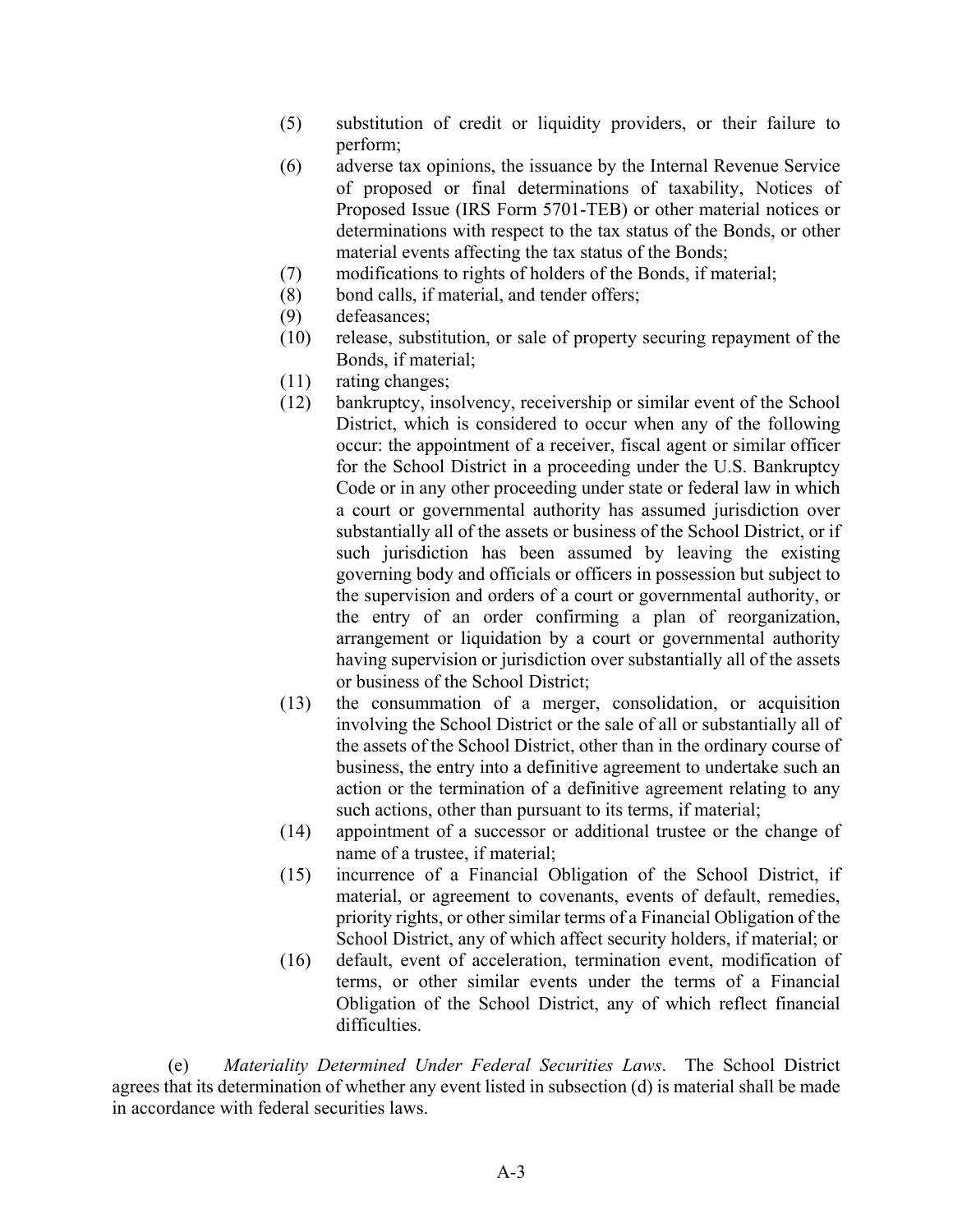(f) *Identifying Information*. All documents provided to the MSRB through EMMA shall be accompanied by the identifying information prescribed by the MSRB.

(g) *Termination of Reporting Obligation*. The obligation of the School District to provide annual financial information and notices of material events, as set forth above, shall be terminated if and when the School District no longer remains an "obligated person" with respect to the Bonds within the meaning of the Rule, including upon legal defeasance of all Bonds.

(h) *Benefit of Bondholders*. The School District agrees that its undertaking pursuant to the Rule set forth in this Undertaking is intended to be for the benefit of the Bondholders and shall be enforceable by any Bondholder; provided that, the right to enforce the provisions of this Undertaking shall be limited to a right to obtain specific enforcement of the School District's obligations hereunder and any failure by the School District to comply with the provisions of this Undertaking shall not constitute a default or an event of default with respect to the Bonds.

(i) *Amendments to the Undertaking*. Amendments may be made in the specific types of information provided or the format of the presentation of such information to the extent deemed necessary or appropriate in the judgment of the School District, provided that the School District agrees that any such amendment will be adopted procedurally and substantively in a manner consistent with the Rule, including any interpretations thereof by the SEC, which, to the extent applicable, are incorporated herein by reference. Such interpretations currently include the requirements that (a) the amendment may only be made in connection with a change in circumstances that arises from a change in legal requirements, change in law, or change in the identity, nature, or status of the School District or the type of activities conducted thereby, (b) the undertaking, as amended, would have complied with the requirements of the Rule at the time of the primary offering of the Bonds, after taking into account any amendments or interpretations of the Rule, as well as any change in circumstances, and (c) the amendment does not materially impair the interests of Bondholders, as determined by parties unaffiliated with the School District (such as independent legal counsel), but such interpretations may be changed in the future. If the accounting principles to be followed by the School District in the preparing of the Audited Financial Statements are modified, the annual financial information for the year in which the change is made shall present a comparison between the financial statements as prepared on the prior basis and the statements as prepared on the new basis, and otherwise shall comply with the requirements of the Rule, in order to provide information to investors to enable them to evaluate the ability of the School District to meet its obligations. A notice of the change in accounting principles shall be sent to the MSRB through EMMA.

IN WITNESS WHEREOF, the School District has caused this Undertaking to be executed by its authorized officer.

> **GROSSE POINTE PUBLIC SCHOOL SYSTEM** County of Wayne State of Michigan

By: